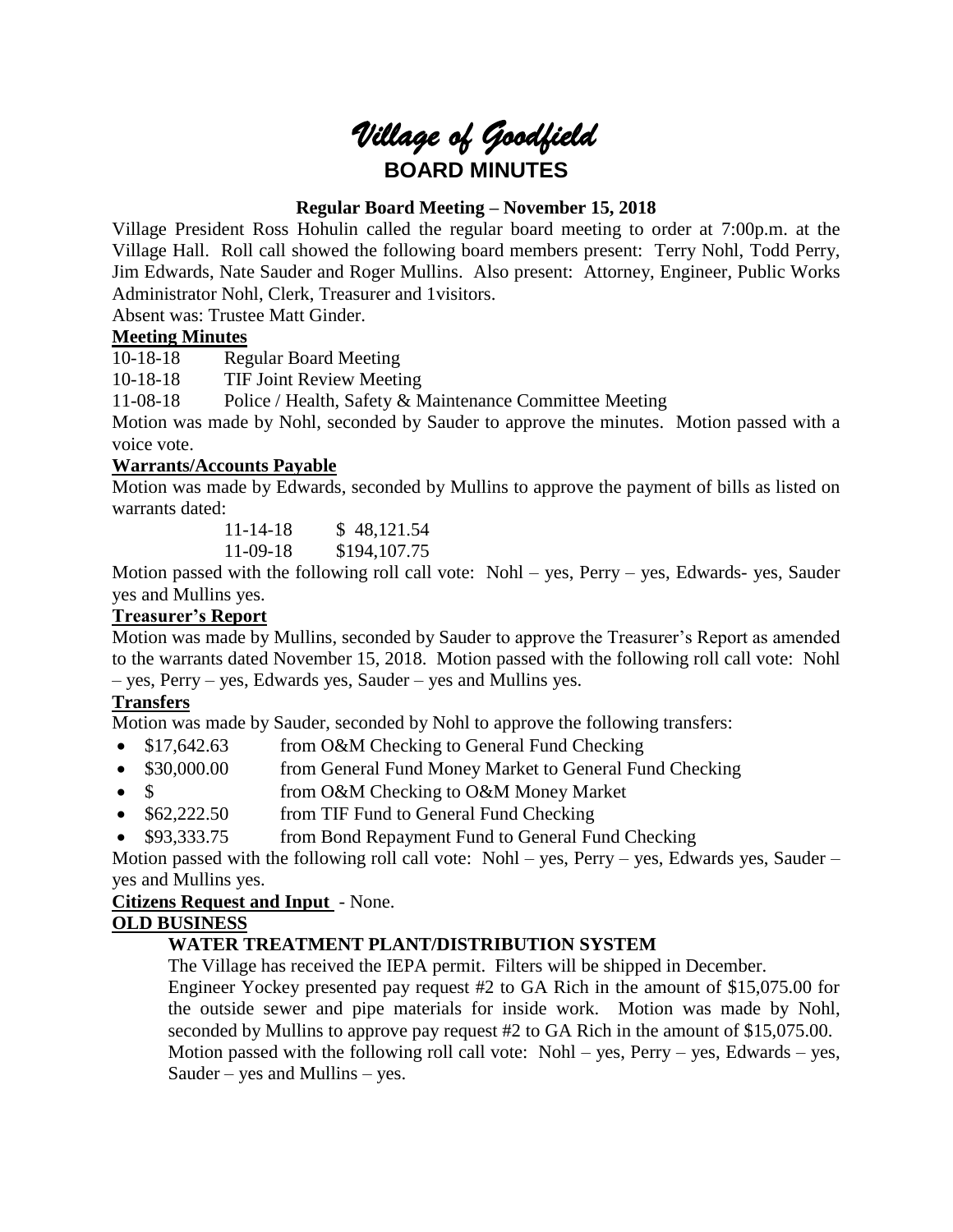#### **SEWER TREATMENT PLANT/COLLECTION SYSTEM**

Nothing discussed.

**Payment of outstanding invoices upon request of Village Engineer**

There were no outstanding invoices.

#### **Comprehensive Plan/Mile and a half radius map**

Nothing discussed.

#### **Storm Sewer / Sanitary Sewer SE Development**

Nothing discussed.

#### **Barn III Dinner Theater**

Public Hearing on the Special Use request has been set for December 20, 2018 at 6:30p.m.

#### **1. Annexation – 1445 Timberline Road**

Public Hearing on the Special Use request for 1445 Timberline Road has been set for December 20, 2018 at 6:30p.m.

Public Hearing on the Annexation request of 1445 Timberline Road has been set for December 20, 2018 at 6:30p.m.

## **Website Update**

Nothing discussed.

#### **Adopt International Commercial Building Code**

Public Works Administrator is still working with Building Inspector Kris Swords.

#### **Alley between Thomas/Zobrist**

Brad, with Lewis Yockey and Brown, will have plats completed next week and then send them to Attorney Gronewold to prepare vacation and easement documents.

#### **Timberline Watermain Extension Update**

No final pay request. Still need to complete the seeding.

#### **Ingress/Egress Easement for Sanitary Sewer Trunk Main**

PWA Nohl is getting a letter put together to mail with the easements.

## **Tax Increment Financing Review**

Nothing.

## **Consolidated Election**

Filing date is December 10-17, 2018

# **Solar Energy Code**

Tabled until January.

## **Village Hall Sign**

PWA Nohl is getting additional bids.

## **Police Protection**

The Board will start reviewing the Police Contract after the  $1<sup>st</sup>$  of the year.

#### **NEW BUSINESS**

## **Amendment to Policy Prohibiting Sexual Harassment – Ord. 18-09**

Motion was made by Sauder, seconded by Edwards to approve Ordinance 18-09, an ordinance amending Chapter 13, Article XV, Sec. 13.1503 & 13.1504 of the Village Code concerning the policy prohibiting sexual harassment. Motion passed with the following roll call vote: Nohl – yes, Perry – yes, Edwards – yes, Sauder – yes and Mullins yes.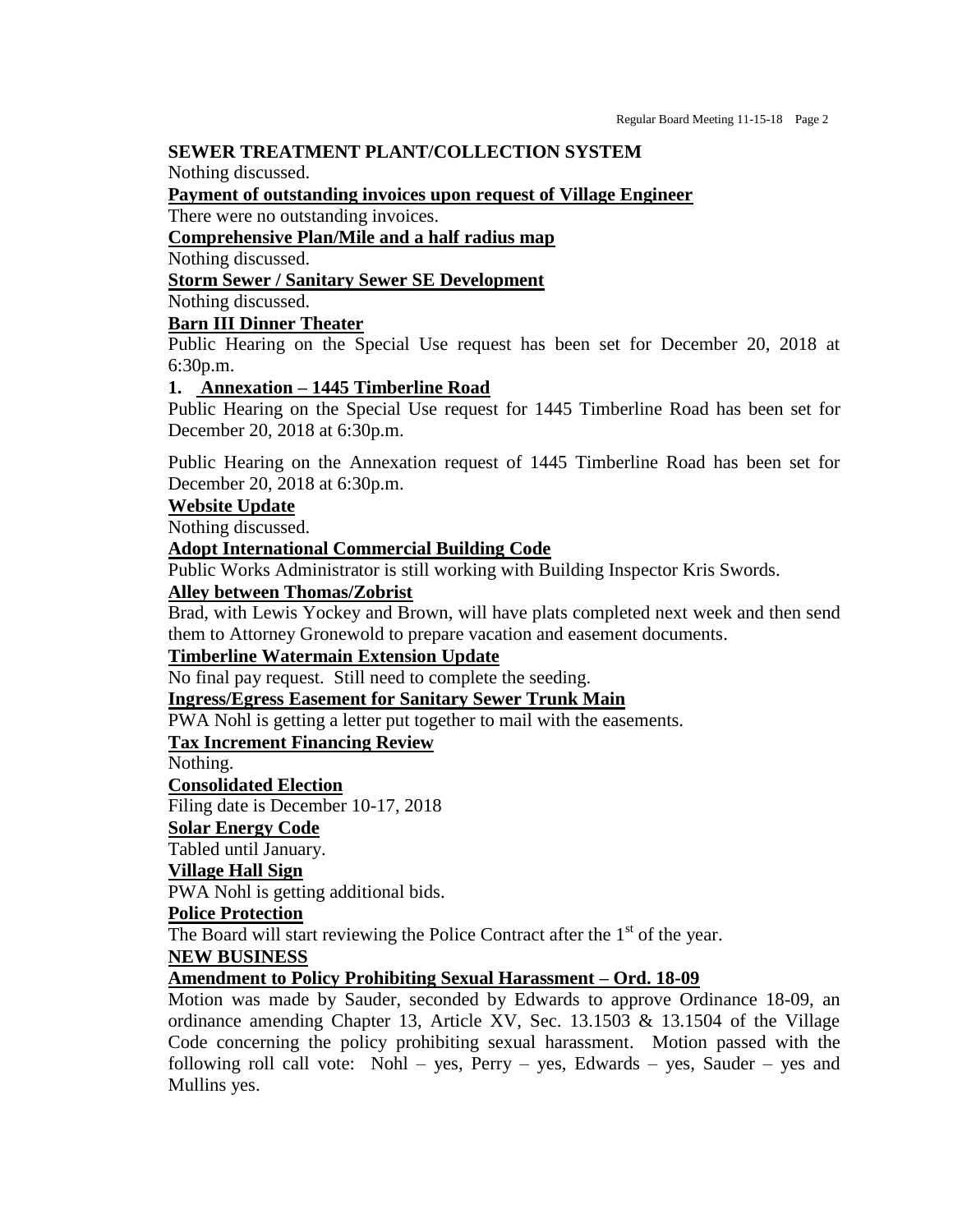#### **Renewal of IL Municipal League Risk Management Insurance for 2019**

Motion was made by Nohl, seconded by Perry to approve the renewal of IL Municipal League Risk Management Insurance for 2019. Motion passed with the following roll call vote: Nohl – yes, Perry – yes, Edwards – yes, Sauder – yes and Mullins yes.

# **Tax Levy and Truth in Taxation**

Nothing discussed.

#### **Christmas Gifts for Employees**

Motion was made by Nohl, seconded by Edwards to keep Christmas gifts the same as last year. Full time employees will receive \$100 gift certificate. Duane Freidinger will also receive a \$100 gift certificate for clearing brush along sewer trunk line. Part-time employees will receive a \$60 gift card and Bruce Wyss, storm spotter chairman will also receive a \$60 gift card. Chairman of Board of Appeals and Planning Commission chairman will both receive \$40 gift certificate. Josh Nohl Planning Commission chairman forfeited his chairman certificate. Motion passed with the following roll call vote: Nohl – yes, Perry – yes, Edwards – yes, Sauder – yes and Mullins - yes.

#### **Annual Salary Review – Executive Session 2(c-1) of the Open Meetings Act**

Motion was made by Edwards, seconded by Nohl to enter into Executive Session, under 2 (c-1) of the Open Meetings Act to discuss employee compensation. Motion passed with the following roll call vote: Nohl – yes, Perry – yes, Edwards – yes, Sauder – yes and Mullins yes.

The President and Board of Trustees went into Executive Session at 8:10p.m.

No action was taken in Executive Session.

#### **Adjourn Executive Session and Reconvene Meeting**

Motion was made by Edwards, seconded by Mullins to adjourn Executive Session and reconvene the Regular Board Meeting. Motion passed with the following roll call vote: Nohl – yes, Perry – yes, Edwards – yes, Sauder – yes and Mullins yes.

Motion was made by Edwards, seconded by Sauder to adopt the wage rate changes that were presented in Executive Session. Motion passed with the following roll call vote: Nohl – abstain, Perry – yes, Edwards – yes, Sauder – yes and Mullins – yes.

#### **Audit Contract – John Grimes Retirement**

John Grimes, CPA, is retiring. The Village will need to obtain a new auditor.

#### **Schedule Committee Meetings**

No meetings scheduled.

**Municipal Calendar**

Completed.

**Other Business**

#### **Engineer:**

#### **Raymond & Cleveland Street**

Engineer Yockey said the title work is done for Raymond and Cleveland streets. Raymond St west on Cleveland was vacated and Cleveland St north of Raymond was vacated and both Raymond Street and Cleveland Street are 40 foot right of ways. One issue is the southeast corner of Raymond Street and Cleveland Street the road is encroaching on a property, over the years it has become more of a radius. The Village